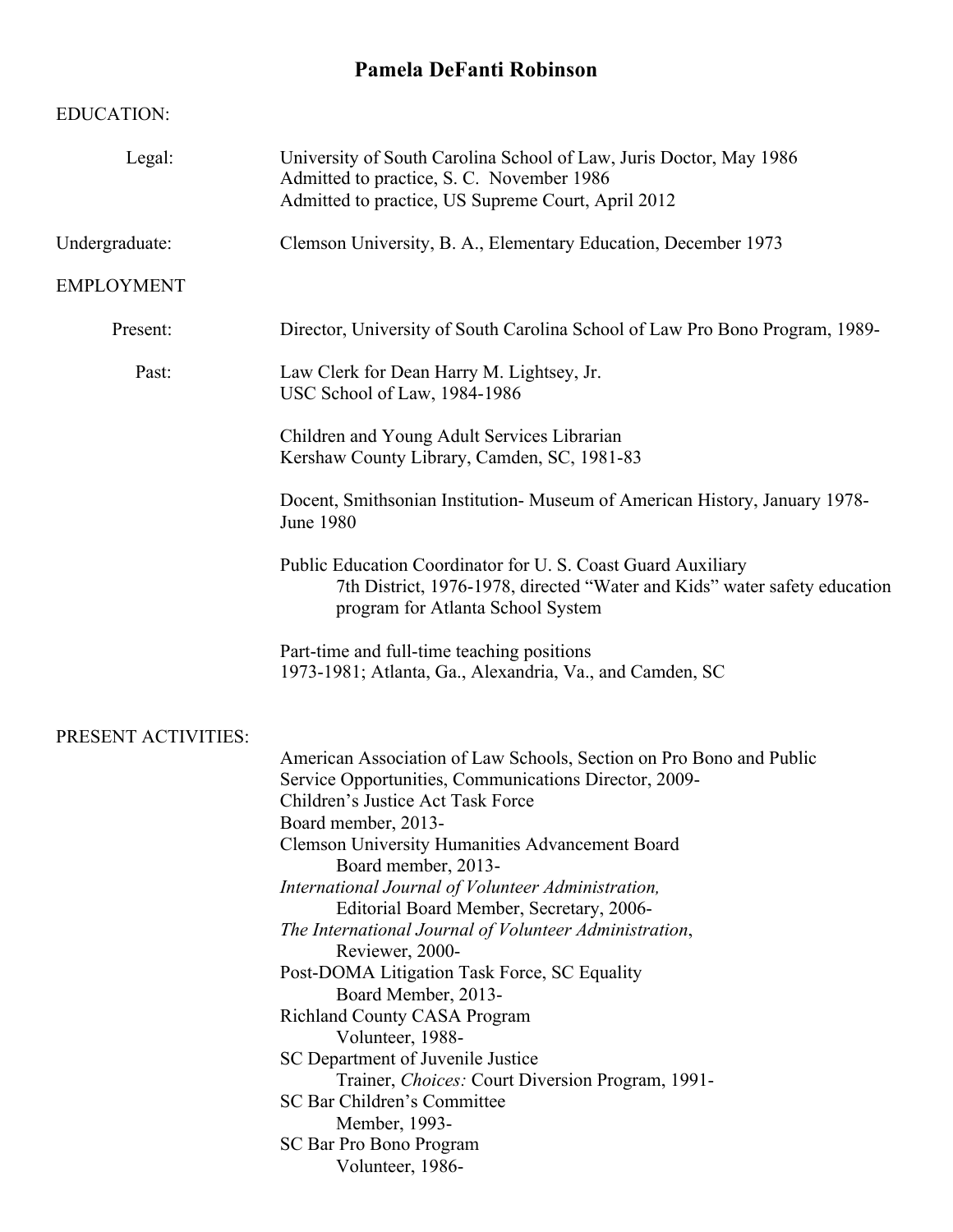|                  | <b>SC Bar Senior Lawyers Division</b><br>Pro Bono Committee Chair: 2017-<br>SC Volunteer Lawyers for the Arts<br>Founding member, 2010-                                            |  |  |  |  |
|------------------|------------------------------------------------------------------------------------------------------------------------------------------------------------------------------------|--|--|--|--|
| PAST ACTIVITIES: | American Association of Law Schools, Public Services and Pro Bono<br>Opportunities Section, Chair, 2008-2009; Secretary, 2003-2004,<br>Treasurer, 2005-2006, Past-Chair, 2007-2008 |  |  |  |  |
|                  | Children's Justice Act Task Force                                                                                                                                                  |  |  |  |  |
|                  | Immediate Past-Chair, 2012-2018                                                                                                                                                    |  |  |  |  |
|                  | <b>Clemson University Humanities Advancement Board</b>                                                                                                                             |  |  |  |  |
|                  | Immediate Past-Chair, 2013-2018<br>Citizen's Advisory Council, Watkin's Pre-Release Center. SC Department of                                                                       |  |  |  |  |
|                  | Corrections, Member, 1990-1999                                                                                                                                                     |  |  |  |  |
|                  | Council for Certification in Volunteer Administration,                                                                                                                             |  |  |  |  |
|                  | Secretary/Treasurer-2006-2010; Board member., 2010-2012                                                                                                                            |  |  |  |  |
|                  | COCES, USC Coordinating Office for Community Engagement and                                                                                                                        |  |  |  |  |
|                  | Service Leadership Council, Member, 2008, 2013                                                                                                                                     |  |  |  |  |
|                  | Digna Ochoa Center for Immigration Legal Services,                                                                                                                                 |  |  |  |  |
|                  | Secretary, 2007-2018                                                                                                                                                               |  |  |  |  |
|                  | Justice 360 (Formerly the Death Penalty Resource & Defense Center)                                                                                                                 |  |  |  |  |
|                  | Board Member, 2014-2019                                                                                                                                                            |  |  |  |  |
|                  | Midlands Affiliate, S. C. Association for Volunteer Administration,                                                                                                                |  |  |  |  |
|                  | President, 1993-1995                                                                                                                                                               |  |  |  |  |
|                  | National High School Mock Trial, Judge, 1989-1991                                                                                                                                  |  |  |  |  |
|                  | National High School Mock Trial Championship, Executive Committee,<br>1993                                                                                                         |  |  |  |  |
|                  | Project Literacy, Alexandria Community Y, Director,                                                                                                                                |  |  |  |  |
|                  | Alexandria, VA. 1979-81 Protection and Advocacy for<br>Individuals with Mental Illness Advisory Council, (PAIMI), Member,                                                          |  |  |  |  |
|                  | 2002-2010<br>Richland County Guardian ad Litem Board, 1993-95, Vice-Chair,                                                                                                         |  |  |  |  |
|                  | 1996-97; Chair, 1997-98, Treasurer                                                                                                                                                 |  |  |  |  |
|                  | Richland County CASA Program Board Member. 2009-2011<br>S. C. Association for Volunteer Administration,                                                                            |  |  |  |  |
|                  | Vice-President, 1994-95; President, 1995-97                                                                                                                                        |  |  |  |  |
|                  | Newsletter Editor, 1993-2007                                                                                                                                                       |  |  |  |  |
|                  | SC Bar Access to Justice Committee, Chair, 2001-02 Member, 1987-07                                                                                                                 |  |  |  |  |
|                  | SC Bar Lawyers Caring About Lawyers Committee, Member, 1987-2002                                                                                                                   |  |  |  |  |
|                  | SC Bar Representation of Children Subcommittee- Chair, 1997-2000-                                                                                                                  |  |  |  |  |
|                  | Reporter, Guidelines for Guardians ad Litem in Family Court                                                                                                                        |  |  |  |  |
|                  | SC Bar Pro Bono Committee, Member, 2005-2007                                                                                                                                       |  |  |  |  |
|                  | SC Bar Mock Trial Committee, Chair, 1989-1991                                                                                                                                      |  |  |  |  |
|                  | <b>SC Bar Senior Lawyers Division</b>                                                                                                                                              |  |  |  |  |
|                  | At -Large Executive Council member, 2010-2012                                                                                                                                      |  |  |  |  |
|                  | Secretary, Executive Council, 2014                                                                                                                                                 |  |  |  |  |
|                  | Immediate Past Chair, 2017                                                                                                                                                         |  |  |  |  |
|                  | SC Complete Count Committee, US Census, 1999-2000                                                                                                                                  |  |  |  |  |
|                  | Women in Law, USC Law School                                                                                                                                                       |  |  |  |  |
|                  | Faculty Advisor, 1997-2016                                                                                                                                                         |  |  |  |  |
|                  | Women's Committee of the National Symphony, Member,<br>Washington, DC, 1979-81                                                                                                     |  |  |  |  |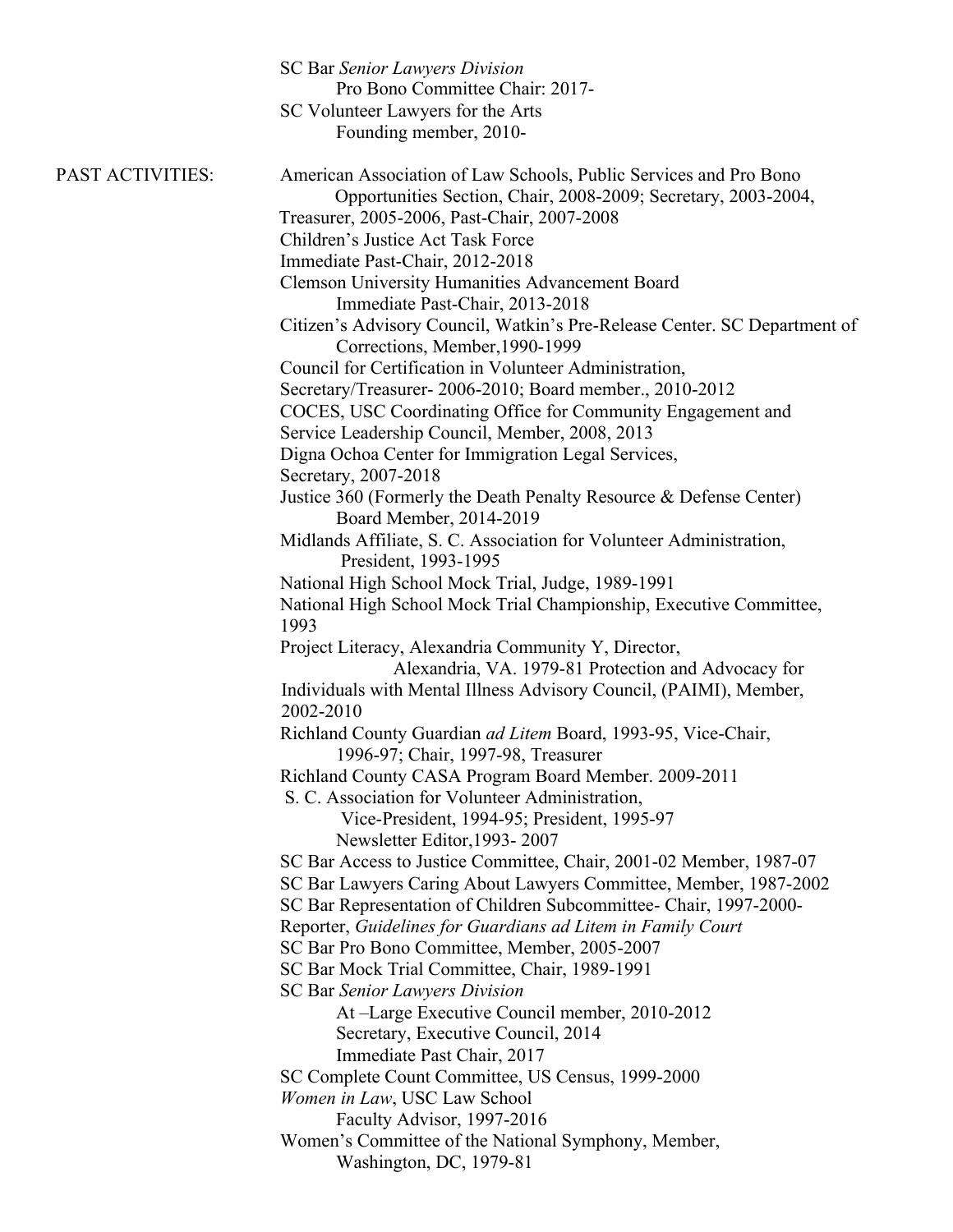|                      | WRJA, SC ETV, Volunteer book reviewer, 1983-2002                                                                                                                                                                                                                                                                                                                                                                                                                                                                                                                                                                                                                                                                                                                                                                                                                                                                                                                                                                                                                                                                                                                                                                                                                                                                                                                                                                                                       |  |  |  |  |  |
|----------------------|--------------------------------------------------------------------------------------------------------------------------------------------------------------------------------------------------------------------------------------------------------------------------------------------------------------------------------------------------------------------------------------------------------------------------------------------------------------------------------------------------------------------------------------------------------------------------------------------------------------------------------------------------------------------------------------------------------------------------------------------------------------------------------------------------------------------------------------------------------------------------------------------------------------------------------------------------------------------------------------------------------------------------------------------------------------------------------------------------------------------------------------------------------------------------------------------------------------------------------------------------------------------------------------------------------------------------------------------------------------------------------------------------------------------------------------------------------|--|--|--|--|--|
| <b>MEMBERSHIPS:</b>  | <b>American Bar Association</b><br><b>Association for American Law Schools-</b><br>Section on Public Services and Pro Bono Opportunities<br>National Council of Juvenile and Family Court Judges- Associate Member<br><b>SC</b> Bar<br>SC Women Lawyers Association                                                                                                                                                                                                                                                                                                                                                                                                                                                                                                                                                                                                                                                                                                                                                                                                                                                                                                                                                                                                                                                                                                                                                                                    |  |  |  |  |  |
| <b>AWARDS:</b>       | Volunteer of the Year, Richland County Guardian ad Litem Project<br>1991<br>1992<br>Volunteer of the Year, SC Department of Juvenile Justice<br>1992<br>Pro Bono Service Award, SC Bar<br>1997<br>OASIS Award (Outstanding Achievement in Service to Indigent South<br>Carolina) presented on the 10th Anniversary of the SC Bar Pro Bono                                                                                                                                                                                                                                                                                                                                                                                                                                                                                                                                                                                                                                                                                                                                                                                                                                                                                                                                                                                                                                                                                                              |  |  |  |  |  |
|                      | Program<br>Volunteer Administrator of the Year<br>1997<br>SC Association for Volunteer Administration, Midlands Affiliate<br>1998<br>USC Faculty Advisor of the Year<br>1999<br>Volunteer Administrator of the Year<br>SC Association of Volunteer Administration,<br>Governor's Volunteer Award-Volunteer Administrator category<br>2000<br>2005<br><b>IMPACT Award, Richland County Guardian ad Litem Program</b><br>National Volunteer Administrator of the Year,<br>2005<br>International Association for Volunteer Administration<br>2007<br><i>Lifetime Achievement Award</i> , Richland County CASA Program<br>USC Ambassador of Service Award<br>2009<br>2009<br>Women In Law, Outstanding Attorney Mentor Award<br>2010<br><b>USC MLK Day Social Justice Award</b><br>2012<br>Spencer Award-Protection and Advocacy for People with Disabilities<br>2013<br>Guest at the White House 5,000 Point of Light Celebration, July 19<br>Named a "Champion for Children" by the SC Department of Juvenile<br>Justice, September<br>Martha Browning Dicus Award for Public Interest Law,<br>2014<br>SC Women Lawyers Association Foundation<br>2014<br>Civic Star Award, Richland County Bar Association<br>2016<br>SC Lawyers Weekly "Leadership In Law" recipient<br>SC Lawyers Weekly "SC Lawyer of the Year"<br>SC Campus Compact- SC Civic Engagement Professional Award<br>SC Lawyers Weekly "Hall of Fame" Inaugural class of honorees<br>2018 |  |  |  |  |  |
| <b>PUBLICATIONS:</b> | "Insurmountable Opportunities or Innovative Choices- The Pro Bono<br>Experience at the University of South Carolina School of Law."<br>42 S.C. Law Review, Summer 1991<br>"Choices- Legal Awareness Sessions for Juveniles"<br>Co-authored with Mike Gannon, SC Department of<br>Juvenile Justice, 1989, updates 1996, 2004, 2018                                                                                                                                                                                                                                                                                                                                                                                                                                                                                                                                                                                                                                                                                                                                                                                                                                                                                                                                                                                                                                                                                                                      |  |  |  |  |  |